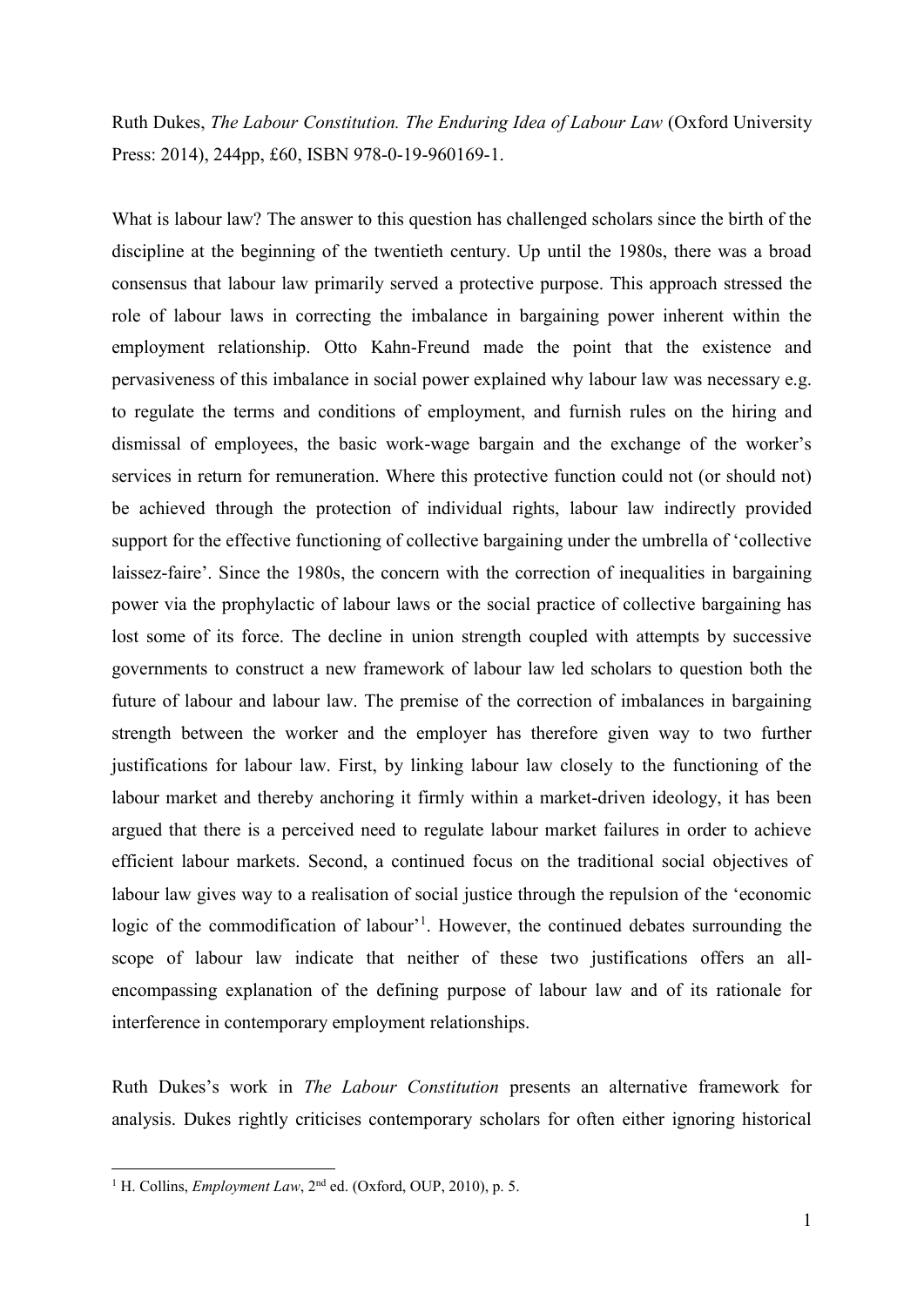writings on labour law or not properly engaging with their arguments. Her starting point is, therefore, to reconsider historical writings on labour law with a view to determining whether lessons could be learnt from the past. In doing so, Dukes has set herself an ambitious goal: to assess whether the labour constitution as developed by the German scholar, Hugo Sinzheimer, in the 1910s and 1920s can serve as a useful framework for the analysis of labour law today.

Dukes's starting point is the relationship between the labour constitution  $-$  as a theoretical concept – and its translation into practice (through legislation and industrial relations). Chapters two and three provide a fascinating and impressively detailed, contextualised, historical analysis of relevant academic works, political thoughts and political activities of three German scholars writing during the Weimar Republic: Hugo Sinzheimer, Ernst Fraenkel and Otto Kahn-Freund. For Sinzheimer, the labour constitution (in earlier works he refers to it as an economic constitution) should be seen as a body of law which brings together the regulation of labour and capital by 'economic organisations' such as trade unions, works councils, employers and employers' associations for the purpose of the common good. Labour law should therefore form an integral part of the (nation state) constitution with the state acting as its overseer and enforcer while practical implementation ultimately lies in the hands of economic actors. Sinzheimer's view of the labour constitution was underpinned by a firm belief that law should be used to achieve social justice and that the state – a social democratic state – had a particular role to play in empowering labour market actors. Dukes unpicks the criticism levelled at Sinzheimer's idea by his two students – Fraenkel and Kahn-Freund – and suggests that the differences in opinion between Kahn-Freund and Sinzheimer, in particular, may be due, in part, to the pragmatism of the former compared with the romanticism of the latter. Dukes uses Sinzheimer's labour constitution as a starting to point from which to trace, and provide an understanding of, the development of the legal framework governing German industrial relations. She illustrates how, with the support of the state, trade unions and employers' associations developed into para-public organisations involved at every level of regulation of the legal framework governing labour law. This ties in with Fraenkel's suggestion that participation of trade unions and employers' associations in public administration could be considered as a first step towards the establishment of a real economic constitution. However, since the early 1990s, the gradual decentralisation of industrial relations in Germany has cast doubt on whether a labour constitution still exists.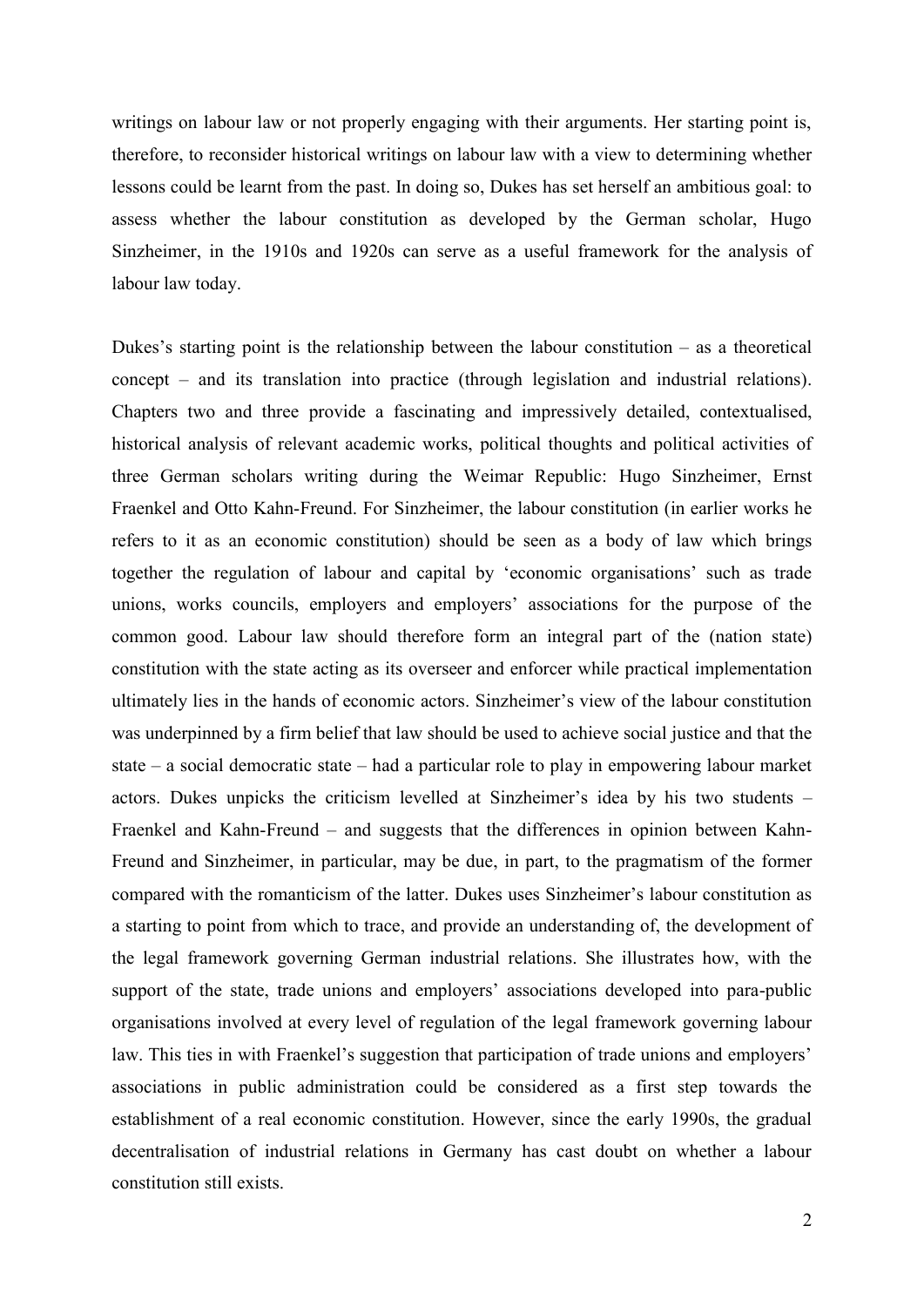Chapter four continues the historical narrative but focuses on Kahn-Freund's development of collective laissez-faire in the UK which rests on two principles: the collectivisation of labour and the autonomy of trade unions and employers. Much of the content of the chapter will be familiar to readers who are well-versed in the development of British labour law. Nonetheless, Dukes adds to the literature in this area by analysing Kahn-Freund's works of the 1950s in the context of his earlier (from the 1930s) and later work (up until 1979). This allows her to trace the influence of Sinzheimer's thinking on Kahn-Freund and throws up a broader picture of Kahn-Freund's belief in the necessary autonomy that trade unions and employers must enjoy from the state if they are to effectively regulate industrial relations. She also compares Kahn-Freund's writings with historical accounts of the factual circumstances which underpin collective laissez-faire. This throws up discrepancies in Kahn-Freund's understanding of British industrial relations which focusses too much on trade union strength and preference for autonomy from the state (the latter only every applied to some unions), and does not give sufficient consideration to the interests and motivations of employers. Dukes therefore dismisses collective laissez-faire as a useful, contemporary framework for analysis on the grounds that it 'brings with it a danger of encouraging a misleading appraisal of current labour laws and institutions, and a misguided set of recommendations for reform.' (p. 3)

Dukes's argument in favour of the usefulness of the labour constitution is framed by a critique of the work of five British labour law scholars: Paul Davies, Mark Freedland, Hugh Collins, Simon Deakin and Frank Wilkinson. In chapter five, Dukes traces the increasing focus in the literature – dominated by these five scholars – on the law of the labour market; whereby academic scholarship places increasing emphasis on questions of labour market regulation. For contemporary scholars, the efficient functioning of the market has come to be seen as the rationalising principle of labour law. She suggests that such a reorientation of the idea of labour law has helped academic scholarship to remain relevant and allowed scholars to make arguments which may influence government policy. Dukes also accepts the validity of this approach in so far as it treats the labour market as an object of study. However, problems arise when 'the market' *becomes* the frame of reference for labour law scholarship. For example, she questions whether "if laws were judged against their capacity to 'enhance labour market opportunity' […] could the case still be made for provisions that aimed to guarantee workers a measure of job or income security?" (p. 121)